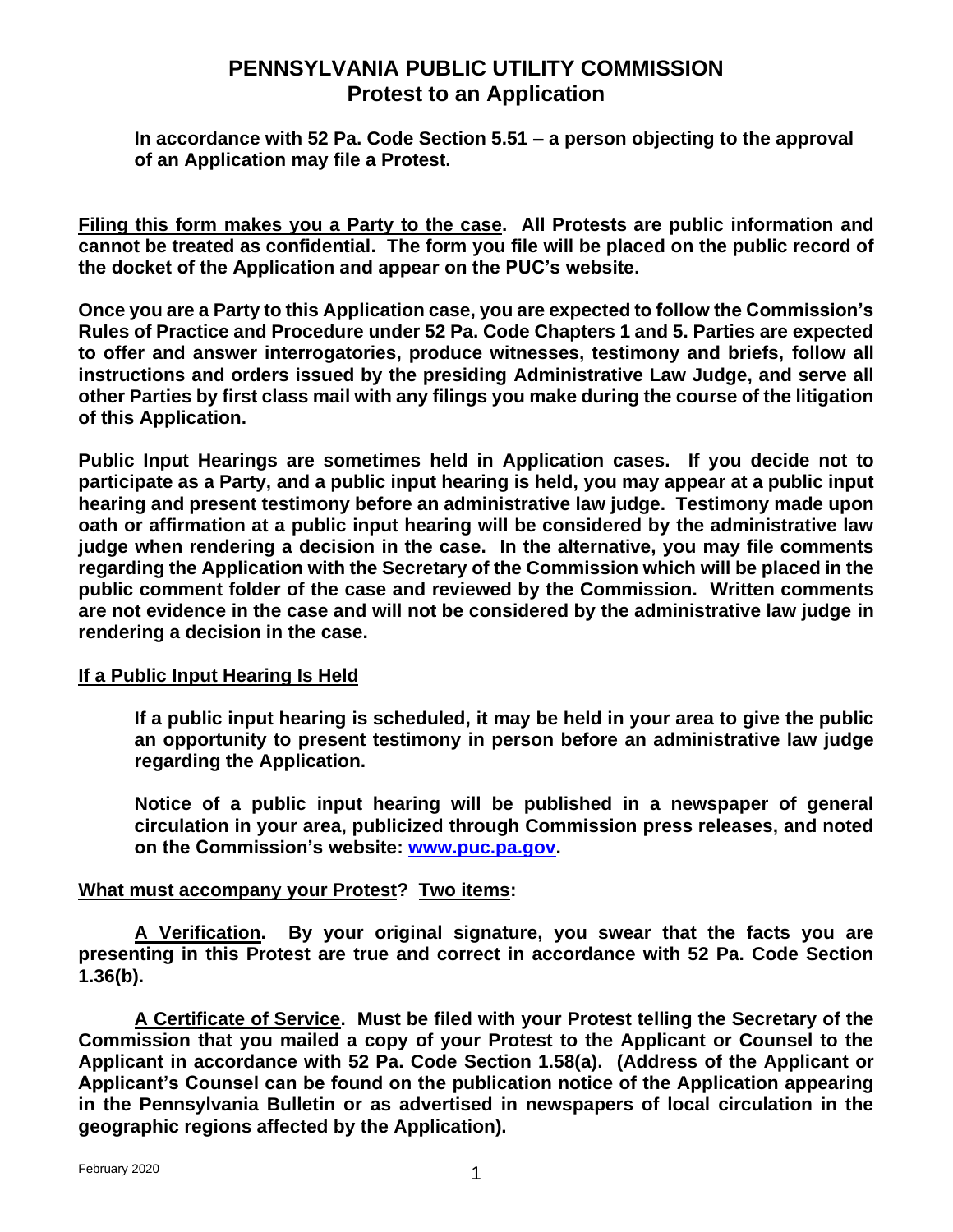|  | To complete this form, please type or print legibly in ink. |  |  |
|--|-------------------------------------------------------------|--|--|
|--|-------------------------------------------------------------|--|--|

| <b>Protestant Information</b>     |                                                                    |  |
|-----------------------------------|--------------------------------------------------------------------|--|
|                                   | Provide your name, mailing address, county, and telephone numbers. |  |
|                                   | Name                                                               |  |
|                                   |                                                                    |  |
|                                   |                                                                    |  |
| County __________________________ |                                                                    |  |
|                                   | Telephone Number(s) Where We Can Contact You During the Day:       |  |
|                                   | $(\_\_\_\_\_$ (mobile)                                             |  |

**52 Pa. Code Section 5.52 (a)(1)(2)(3)(c) sets forth the content that must be included in the Protest.**

**(a)(1) What is your alleged right or interest in filing this Protest?**

**(a)(2) State your grounds for filing this Protest.**

**\**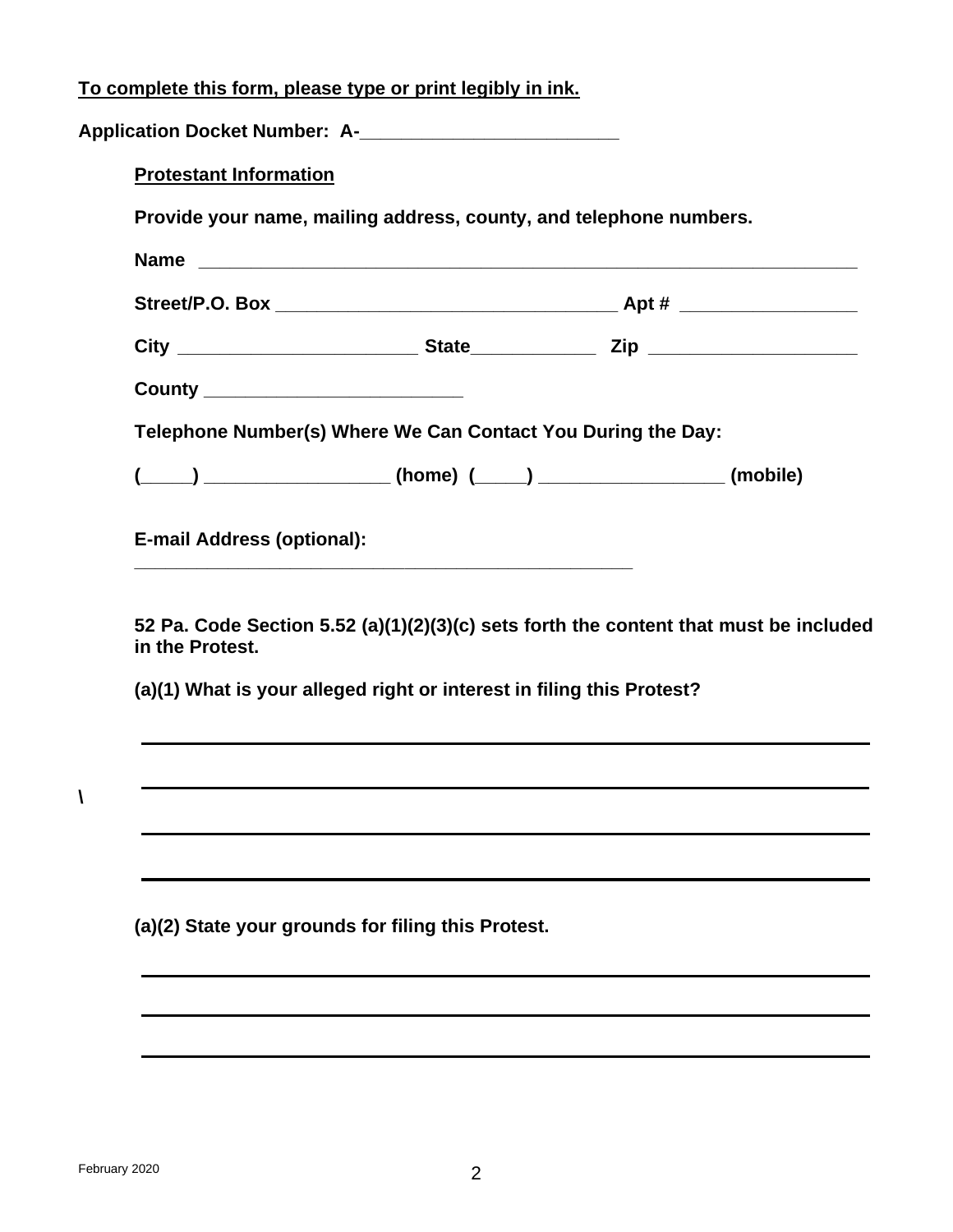**(a)(3) Set forth facts that you – as the Protestant – have standing to file a Protest. (This means that you must state facts showing that you are affected by this Application).**

**\_\_\_\_\_\_\_\_\_\_\_\_\_\_\_\_\_\_\_\_\_\_\_\_\_\_\_\_\_\_\_\_\_\_\_\_\_\_\_\_\_\_\_\_\_\_\_\_\_\_\_\_\_\_\_\_\_\_\_\_\_\_\_\_\_\_\_\_\_\_\_**

**\_\_\_\_\_\_\_\_\_\_\_\_\_\_\_\_\_\_\_\_\_\_\_\_\_\_\_\_\_\_\_\_\_\_\_\_\_\_\_\_\_\_\_\_\_\_\_\_\_\_\_\_\_\_\_\_\_\_\_\_\_\_\_\_\_\_\_\_\_\_\_**

**\_\_\_\_\_\_\_\_\_\_\_\_\_\_\_\_\_\_\_\_\_\_\_\_\_\_\_\_\_\_\_\_\_\_\_\_\_\_\_\_\_\_\_\_\_\_\_\_\_\_\_\_\_\_\_\_\_\_\_\_\_\_\_\_\_\_\_\_\_\_\_**

**(c) You must file your Protest by the deadline stated in the publication of the Application; file your Protest timely with the Secretary of the Commission; serve (mail by first class) a copy of your Protest (at the time you file it) to the Applicant or Counsel for the Applicant.**

**Legal Representation (52 Pa. Code Section 1.21)**

**If you are filing a protest to an Application as an individual, you are not required to have a lawyer. You may represent yourself during the proceedings. However, all others are required to be represented by a lawyer during the proceedings.**

**If you are represented by a lawyer in this matter, provide your lawyer's name, address, telephone number, and email address, if known.** 

**Verification: (52 Pa. Code Section 1.36(b))**

**I swear that the facts I am presenting in this Protest are true and correct to the best of my knowledge, information, and belief. I understand that the statements I am making in this Protest are made subject to the penalties of 18 Pa.C.S. Section 4904 (relating to unsworn falsification to authorities).**

**(Original Signature) (Date)**

**\_\_\_\_\_\_\_\_\_\_\_\_\_\_\_\_\_\_\_\_\_\_\_\_\_\_ \_\_\_\_\_\_\_\_\_\_\_\_\_\_\_\_\_\_**